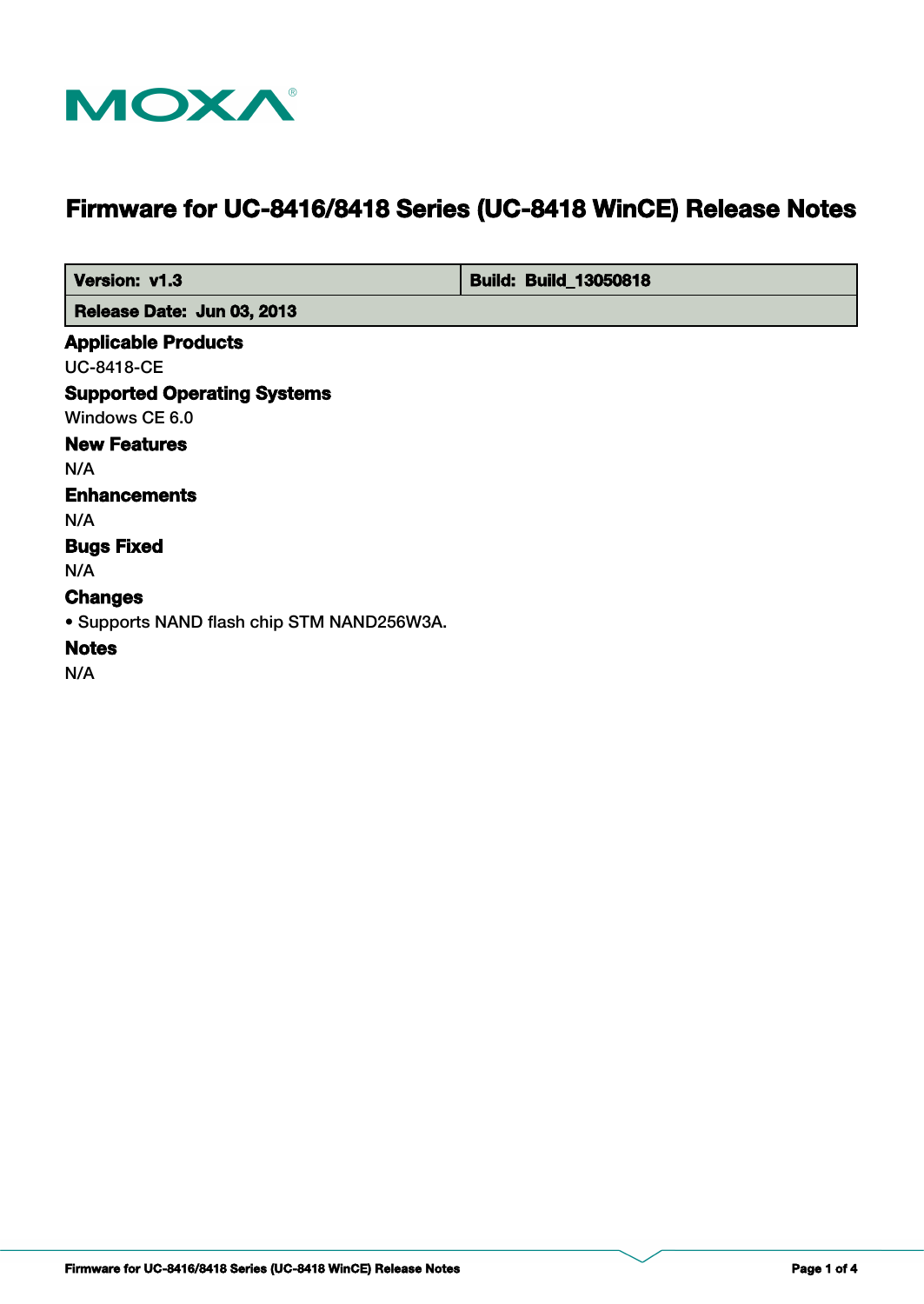

 **Version: v1.2 Build: Build: Build: 12070313** 

 **Release Date: N/A**

# **Applicable Products**

UC-8418-CE

# **Supported Operating Systems**

Windows CE 6.0

# **New Features**

N/A

## **Enhancements**

N/A

# **Bugs Fixed**

• NAND flash sometimes causes system to freeze.

## **Changes**

N/A

## **Notes**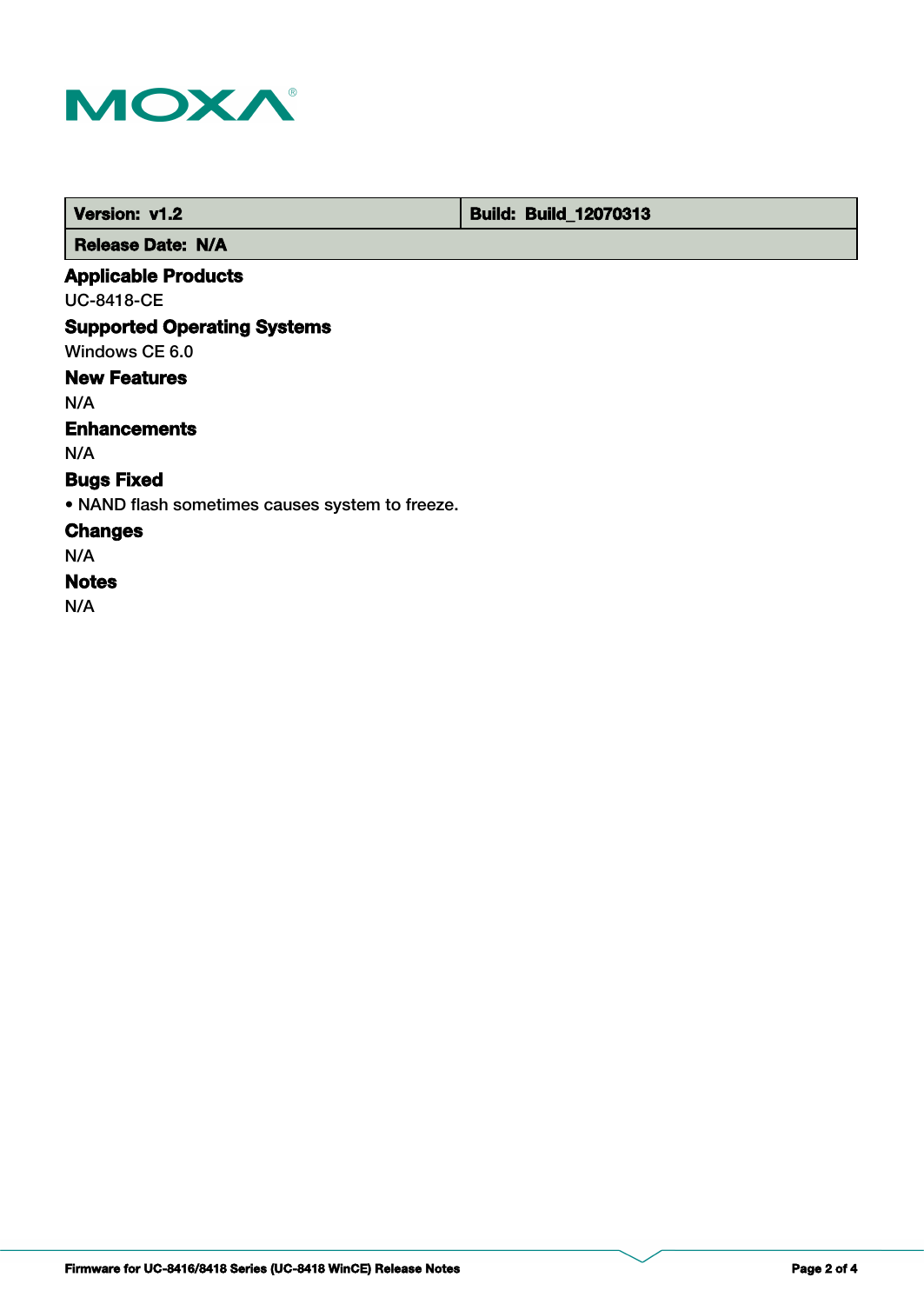

**Version: v1.1 Version: v1.1 Build: Build: Build: 11122716** 

 **Release Date: N/A**

## **Applicable Products**

UC-8418-CE

## **Supported Operating Systems**

Windows CE 6.0

## **New Features**

N/A

## **Enhancements**

N/A

## **Bugs Fixed**

- File system sometimes crashes if reboot.exe is run.
- Web service SNTP issue.
- RTC init status error issue.

## **Changes**

- Added Halt.exe for 'Fake' Power off.
- Improved the NAND Flash media driver.
- Added WinCE component: CAB file installer/uninstaller.
- Removed WinCE component: .NET Compact Framework 3.5 String Resources Headless.
- Added WinCE component: Internet connection sharing (excludes Gateway Logging and ICS\_CFG.exe).
- Microsoft Windows CE 6.0 QFE update (2011 Aug).

## **Notes**